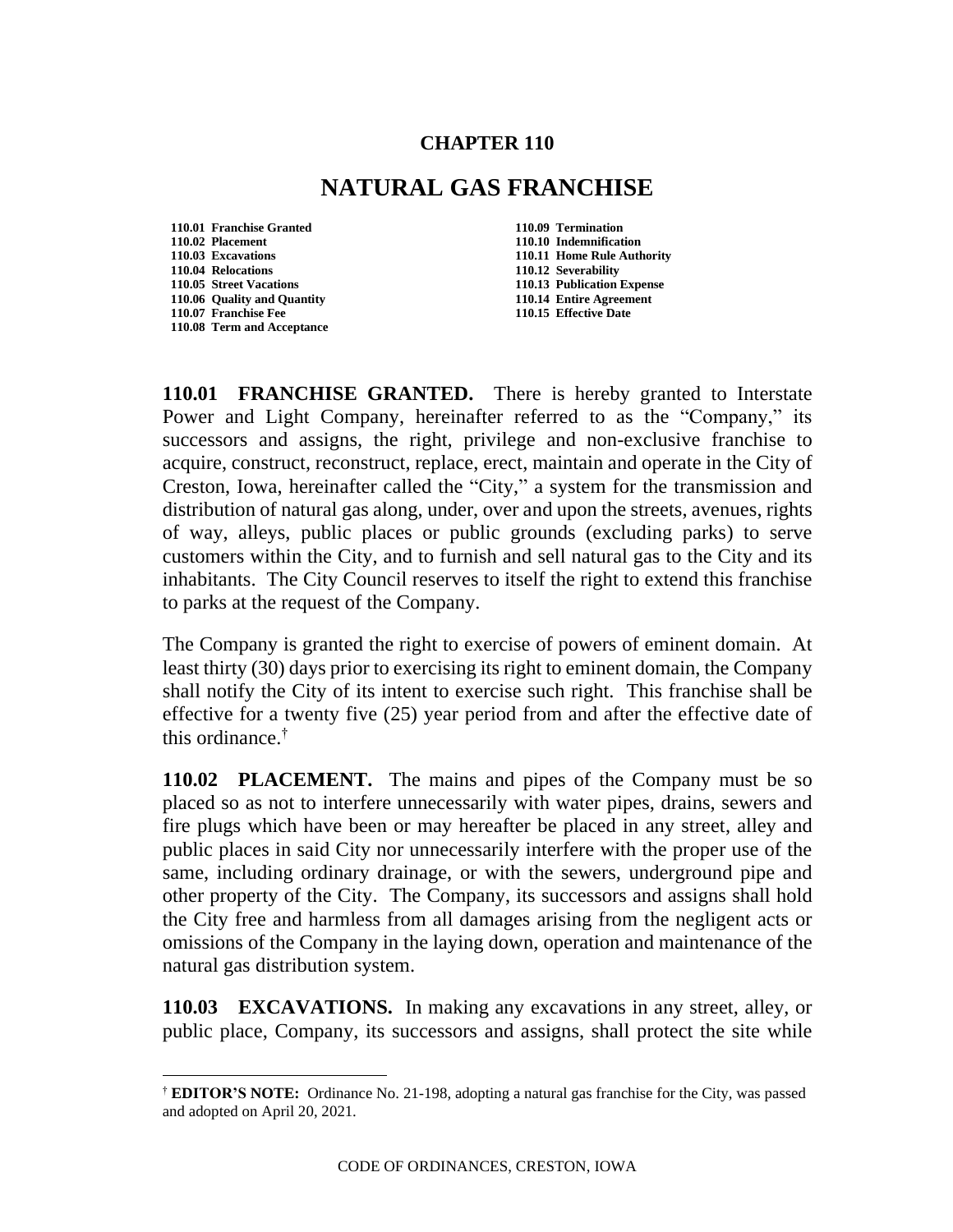work is in progress by guards, barriers or signals, shall not unnecessarily obstruct the use of the streets, and shall back fill all openings in such manner as to prevent settling or depressions in the surface, pavement or sidewalk of such excavations with same materials, restoring the condition as nearly as practical and if defects are caused shall repair the same. Company shall give reasonable advance notice to the City before excavating in streets, avenues, alleys, or public places within the City.

In making excavations in the streets, avenues, or alleys the Company shall proceed with such work as reasonably necessary to protect the public. The Company shall properly protect the work, according to safety standards generally accepted at the time of placement.

As soon as reasonably possible after use any trenches for excavations which the Company has opened shall be filled. All backfilling in streets, avenues, or alleys will be according to City specifications. Pavements, sidewalks, curb and gutters or other portions of streets, avenues, or alleys opened, disturbed or damaged by Company shall be promptly restored and replaced with like materials by the Company at its own expense and left in as good condition as before. In the event like replacement materials are not available, the Company shall notify the City which must approve the use of any alternate materials. In the event the Company fails to restore the work area in compliance with this section as promptly as practical, the City and Company shall meet within 10 days of written notice. If the parties agree in writing, the City may complete the work at the expense of the Company. If other entities are party to the excavation the costs of restoration shall be apportioned to all entities using or enjoying the benefits of the excavation. In cases where a cut or disturbance is made in a section of street paving or sidewalks, but causes greater disturbance than simply to the area cut, rather than replace only the area cut, the Company shall replace that area which in no event shall exceed the panel or panels disturbed.

Whenever the City shall pave or repave any street or shall change the grade line of any street or alley or shall construct or reconstruct any conduit, water main service or water connection, sewer or other City owned public works, it shall be the duty of the Company, except where easements of record are held by the Company, when so ordered by the City, to relocate its lines and other property in the streets, avenues, or alleys at its own expense so as to conform to the established grade or line of such street or alley and so as not to unnecessarily interfere with the public improvements so constructed or reconstructed. If the grade line change is being done for a third-party project, the Company shall receive payment for the cost of such relocation as a precondition to relocating its existing facilities or equipment.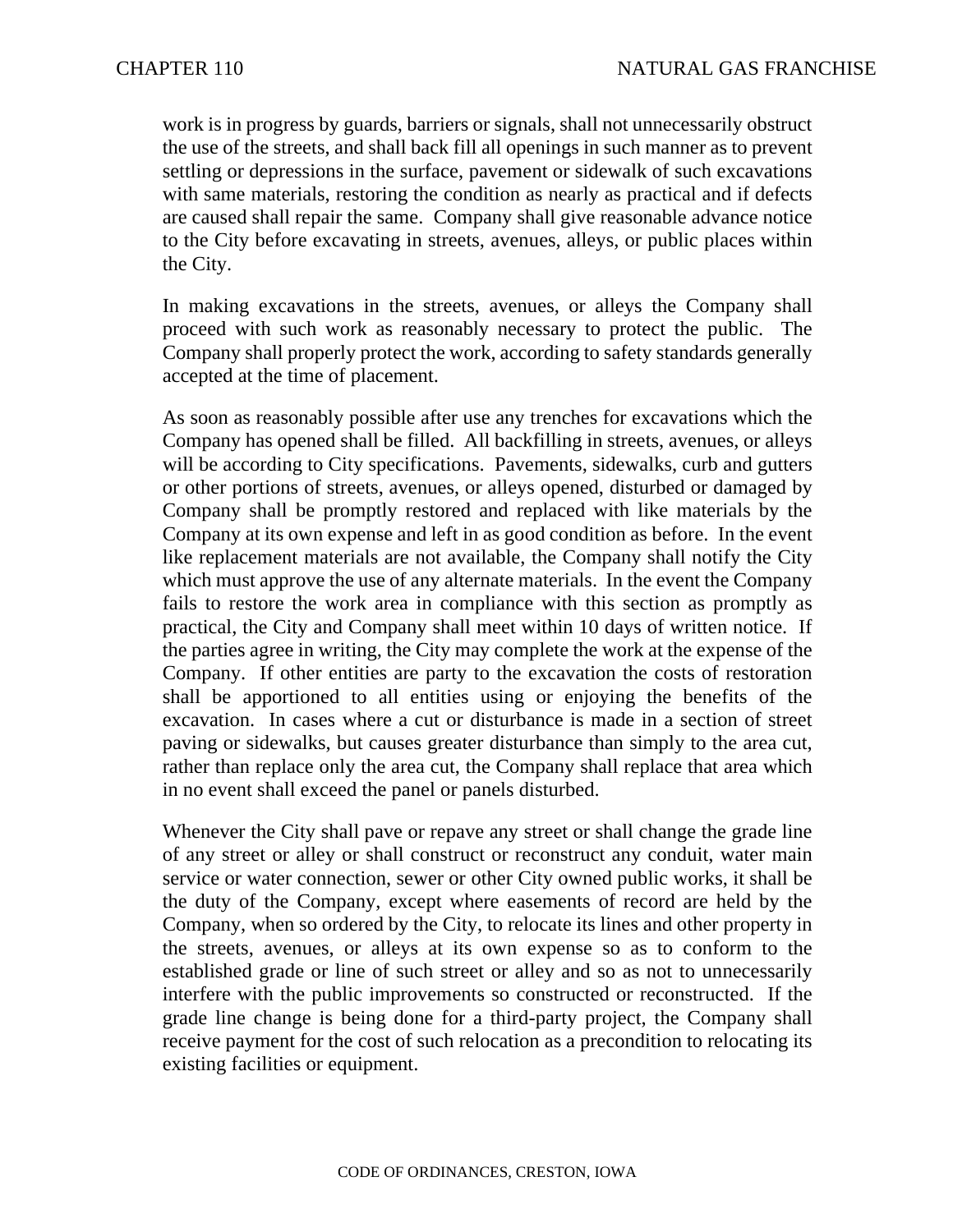All entities owning and operating facilities in the public right-of-way, including City-owned and operated facilities, shall be treated in a neutral manner.

**110.04 RELOCATIONS.** The Company shall, at its cost, locate and relocate its existing facilities or equipment in, on, over or under any public street or alley in the City in such a manner as the City may at any time reasonably require for the purposes of facilitating the construction, reconstruction, maintenance or repair of the street or alley or any public improvement thereof, in or about any such street or alley or reasonably promoting the efficient operation of any such improvement. If the City requires the Company to relocate facilities in the public right of way that have been relocated at Company expense at the direction of the City during the previous three years, the reasonable costs of such relocation will be paid by the City.

If the City orders or requests the Company to relocate its existing facilities or equipment for any reason other than as specified above, or as the result of the initial request for a commercial, private or other non-public development, the Company shall receive payment for the cost of such relocation as a precondition to relocating its existing facilities or equipment.

The City shall consider reasonable alternatives in designing its public works projects so as not arbitrarily to cause the Company unreasonable additional expense in exercising its authority under this section. The City shall also provide a reasonable alternative location for the Company's facilities as part of its relocation request.

Upon reasonable request the Company shall provide the City, on a project specific basis, information indicating the horizontal location, relative to boundaries of the right of way, or all equipment which it owns or over which it has control that is located in City right of way, including documents, maps and other information in paper or electronic or other forms ("Information").

The Company and City recognize the Information may in whole or part be considered a confidential record under State or federal law or both. Therefore, the City shall not release any Information without prior consent of the Company and shall return the Information to Company upon request. Furthermore, the City agrees that no documents, maps or information provided to the City by the Company shall be made available to the public or other entities if such documents or information are exempt from disclosure under the provisions of the Freedom of Information Act, the Federal Energy Regulatory Commission Critical Energy Infrastructure requirements pursuant to 18 CFR 388.112 and 388.113, or Chapter 22 of the *Code of Iowa*, as such statutes and regulations may be amended from time to time. In the event any action at law, in equity, or administrative is brought against the City regarding disclosure of any document which the Company has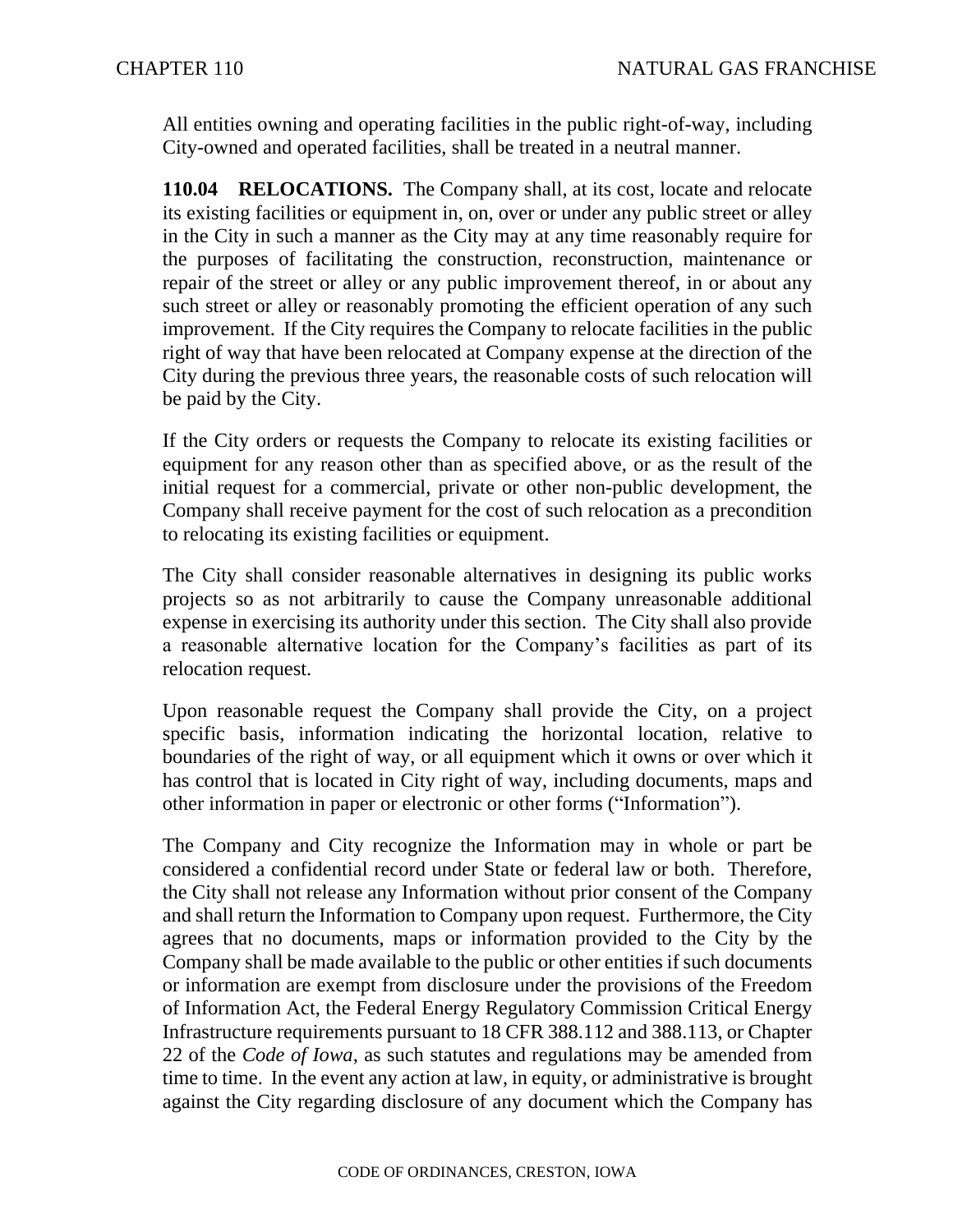designated as a trade secret or as otherwise protected from disclosure, the Company shall cooperate with the City in its defense of nondisclosure.

**110.05 STREET VACATIONS.** At least thirty (30) days prior to the City abandoning or vacating any street, avenue, alley or public ground, the City shall notify the Company of any such vacation. If the Company notifies the City within such thirty (30) day timeframe that the Company has gas facilities, the City shall grant the Company a utility easement for said facilities

**110.06 QUALITY AND QUANTITY.** Said Company, its successors and assigns, shall throughout the term of the franchise distribute to all consumers gas of good quality and shall furnish uninterrupted service, except as interruptible service may be specifically contracted for with consumers; provided, however, that any prevention of service caused by fire, act of God or unavoidable event or accident shall not be a breach of this condition if the Company resumes service as quickly as is reasonably practical after the happening of the act causing the interruption.

**110.07 FRANCHISE FEE.** There is hereby imposed a franchise fee of one percent (1%) upon the gross revenue generated from sales of natural gas by the Company within the corporate limits of the City. The Company shall begin collecting the franchise fee upon receipt of written approval of the required tax rider tariff from the Iowa Utilities Board.

The amount of the franchise fee shall be shown separately on the utility bill to each customer. The Company shall remit franchise fee receipts to the City no more frequently than on or before the last business day of the month following each calendar year quarter.

The franchise fee shall be applied to all customers' bills in accordance with Iowa Code Chapter 364.2(f), and 423B.5, as amended, and subject to any modifications or the repeal of same. The Company shall not, under any circumstances be required to return or refund any franchise fees that have been collected from customers and remitted to the City. In the event the Company is required to provide data or information in defense of the City's imposition of franchise fees or the Company is required to assist the City in identifying customers or calculating any franchise fee refunds for groups of or individual customers the City shall reimburse the Company for the expenses incurred by the Company to provide such data or information.

Upon receipt of a final and unappealable order or approval authorizing annexation, or changes in the City limits, the City Clerk shall provide written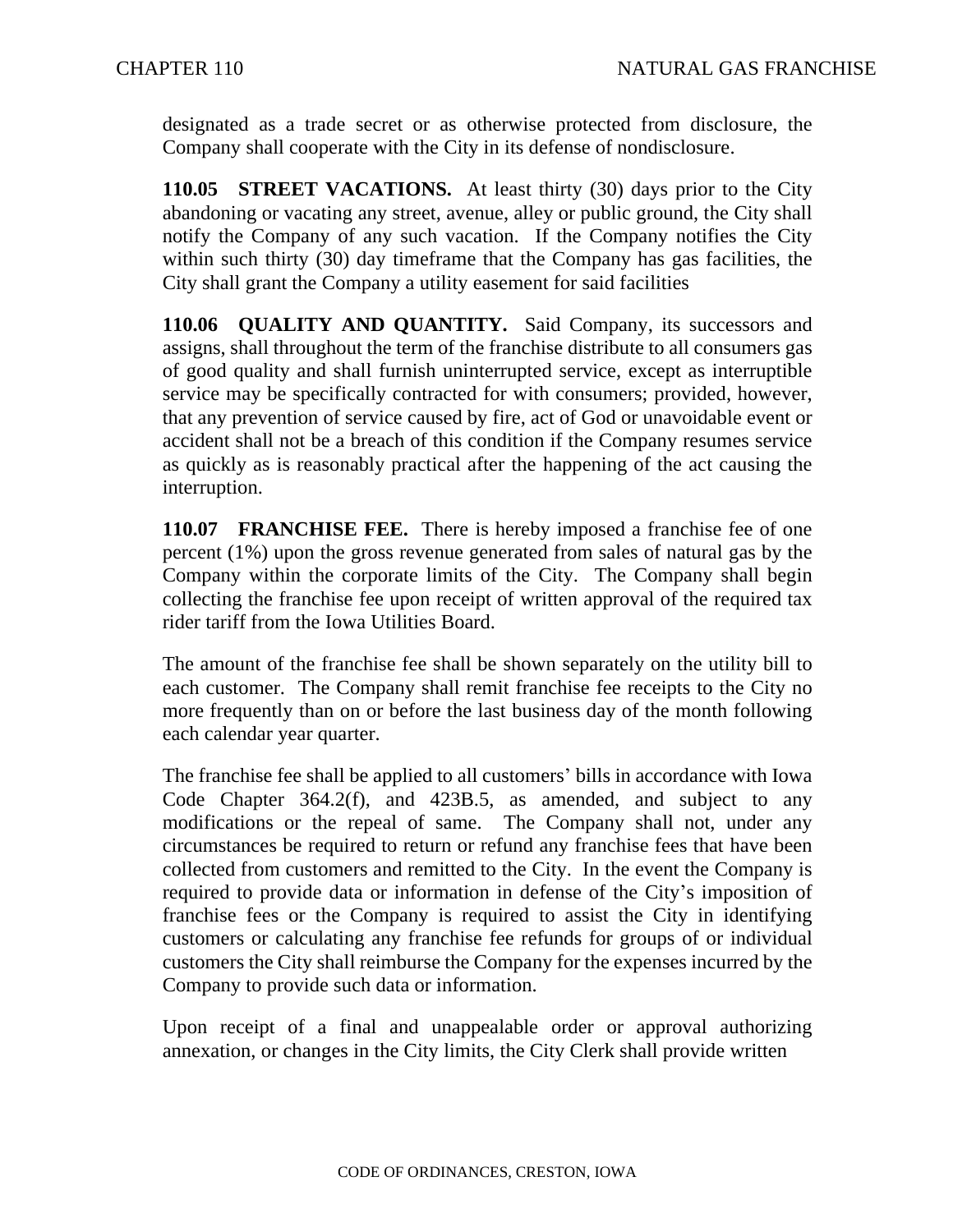notification to Company of such annexation or change in the limits of said City, and the Company shall apply the franchise fee to its customers who are affected by the annexation or change in the limits of the City, commencing no later than sixty (60) days from the effective date of the Company receiving written notification from the City of the annexation.

**110.08 TERM AND ACCEPTANCE.** The term of the franchise granted by this ordinance and the rights granted thereunder shall continue for the period of twenty-five (25) years from and after its written acceptance by the Company. The acceptance shall be filed with the City Clerk within ninety (90) days from passage of this ordinance.

**110.09 TERMINATION.** The City expressly reserves the right to terminate the franchise granted herein if the Company breaches any of the provisions of this franchise; provided, however, there shall be no termination if the Company shall correct the breach within sixty (60) days written notice provided by the City, or if the breach is the result of the Company's compliance with State or federal rules, regulations or law.

**110.10 INDEMNIFICATION.** To the extent allowed by law, the Company shall indemnify, defend and hold City harmless from and against any and all claims, demands, losses, damages, cost and expenses (including, but not limited to, court costs, fines, penalties and reasonable attorneys' fees, but excluding consequential or indirect damages), judgements, liabilities and causes of action of any nature whatsoever to the extent resulting from or relating to its negligent acts or omissions in the use or occupancy of the streets, avenues, alleys and public places in the City, or arising out of the negligent acts or omissions of its agents, employees, or contractors in connection with same, or with respect to the violation of any laws, including without limitation, any environmental laws. Company shall indemnify and defend City for, from and against any and all mechanics' liens and other liens and encumbrances filed by any person claiming by, through or under Company and against all costs, expenses, losses and liabilities (including reasonable attorneys' fees) incurred by City in connection with any such lien or encumbrance or any action or proceeding brought thereon. Notwithstanding the foregoing, the Company shall not be obligated to defend, indemnify or hold the City harmless for claims, demands, losses, damages, cost and expenses (including, but not limited to, court costs, fines, penalties and reasonable attorneys' fees) to the extent, resulting from or relating to the negligent acts or omissions of the City, its agents, employees, or contractors.

**110.11 HOME RULE AUTHORITY.** The City reserves to itself all home rule powers and authority.

**110.12 SEVERABILITY.** If any section or provision of this ordinance is held invalid by a court of competent jurisdiction, such holding shall not affect the validity of any other provisions of this ordinance which can be given effect without the invalid portion or portions and to this end each section and provision of this ordinance is severable.